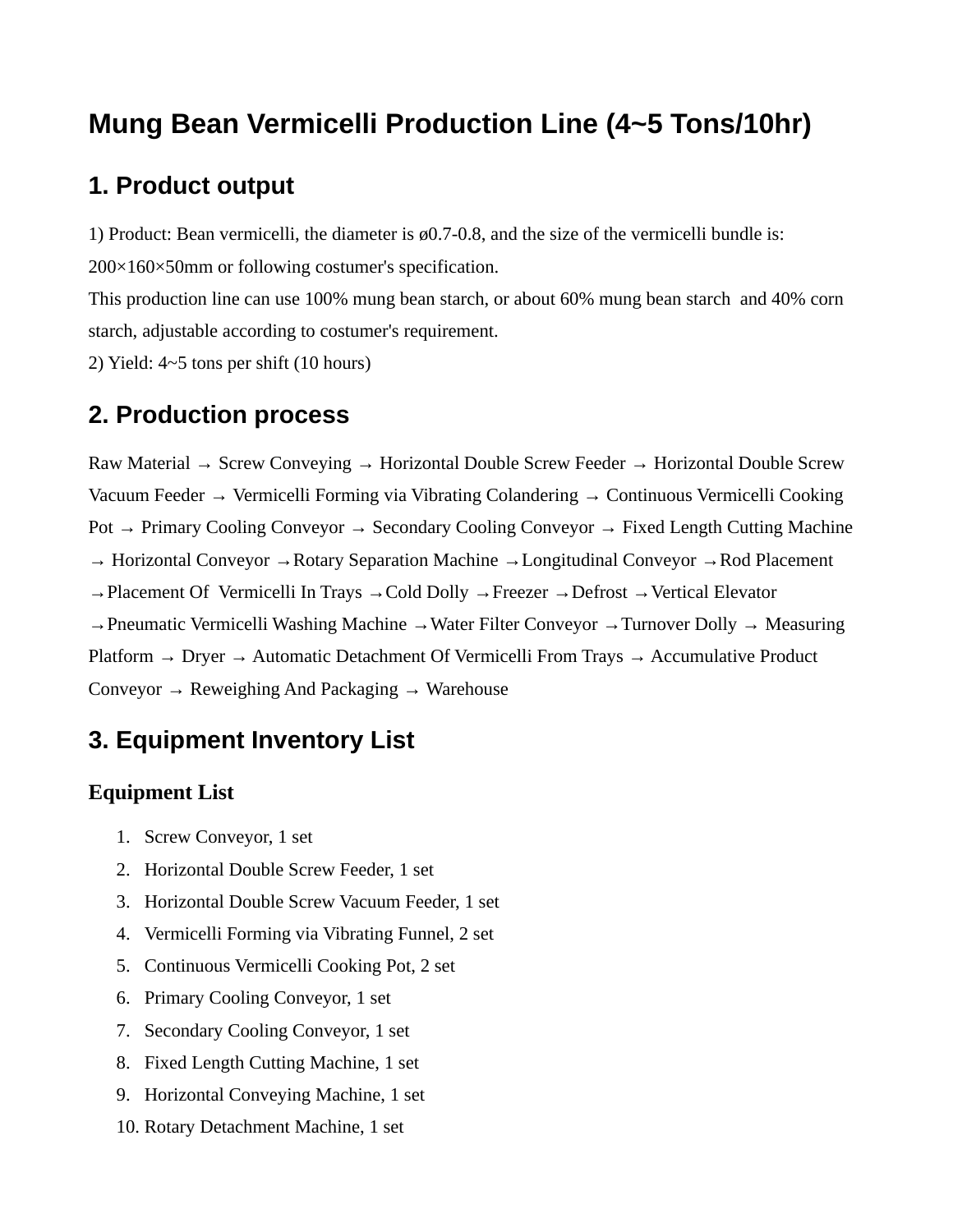- 11. Vertical Conveyor, 1 set
- 12. Freezer Storage (User-Built: 2 freezers, each 50 square meters, wet vermicelli needs to be freezed for 12 hours, and the freezing temperature is about  $-18 \text{ °C}$ )
- 13. Vertical Elevator, 1 set
- 14. Pneumatic Vermicelli Washing Machine, 1 set
- 15. Water Filter Conveyor, 1 set
- 16. Platform For Vermicelli Measuring And Placement in Trays , 1 set
- 17. Dryer, 1 set
- 18. Device for Automatic Detachment Of Vermicelli From Trays, 1 set
- 19. Cumulative product conveyor, 1 set
- 20. Electrical control cabinet for vermicelli washing system, 1 set
- 21. Main Electrical control

One set of main electrical cabinet

Nine sets of auxiliary electrical cabinets

Electrical Wires and Cables

All use BVR national standard products.

#### **Specification and Accessory**

- 1. Lifting dolly 1 set Made of all stainless steel.
- 2. One vertical hoist

Made of all stainless steel. The supporting power is 1.5kw.

3. One vermicelli washing machine

Made of stainless steel, eddy current stirring, automatic forward and reverse rotation in 90 seconds, made of 304 stainless steel, supporting power N=7.5kw.

4. Vermicelli water filter 1 set

All stainless steel material, supporting power 0.75kw.

- 5. Vermicelli Rod System, 1 set
- 6. Vermicelli Tray system, 1 set
- 7. Three turnover trolleys
- 8. Measurement work platform

Made of all 304 stainless steel, the dimensions of the measuring platform are: 1200×800×120×900 mm, and the depth of the measuring plate is 120 mm.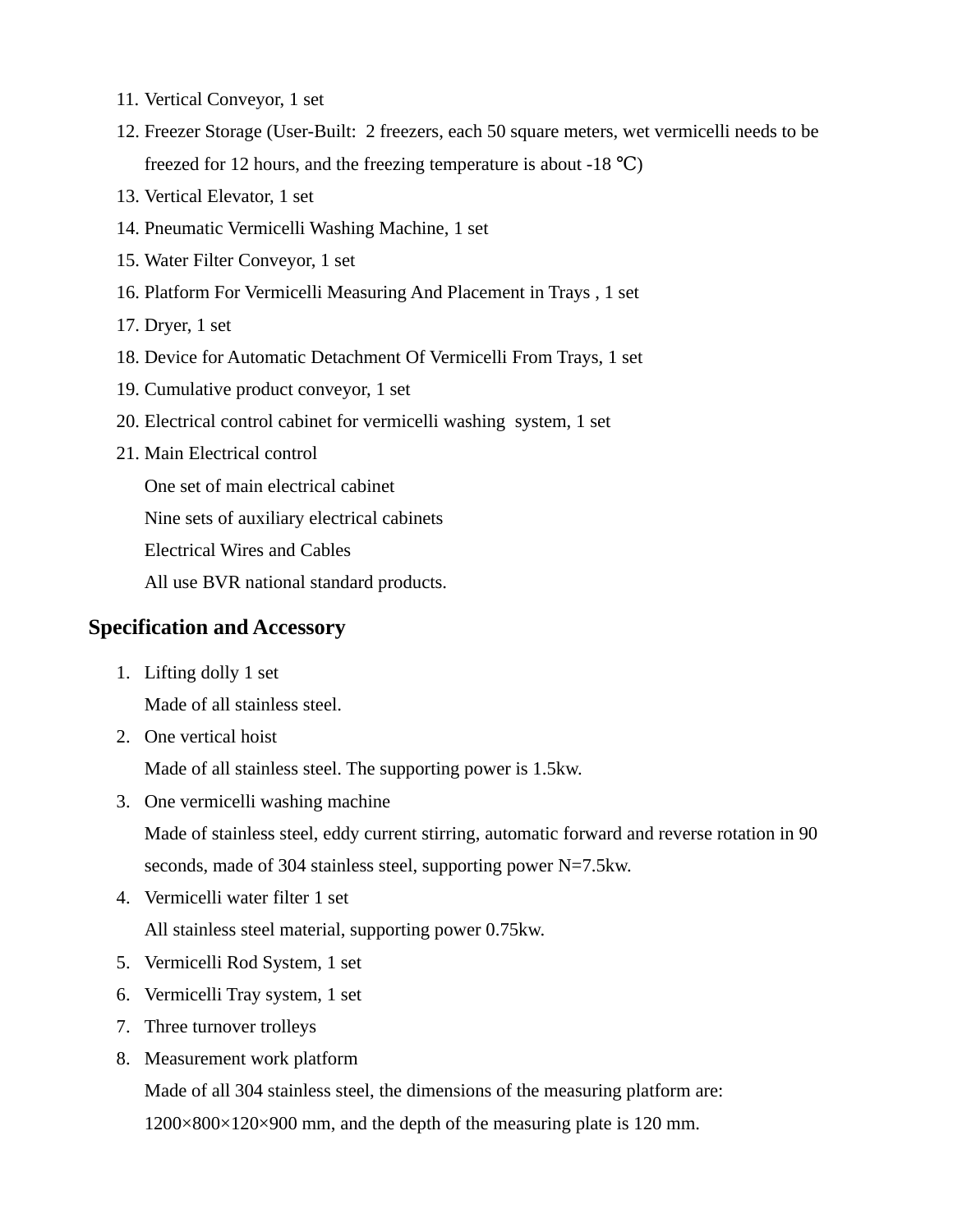#### 9. Vermicelli dryer

Two-stage drying temperature zone, 6-layer reciprocating hanging box dryer, two-layer hot ventilating, the total length is 44.5 meters, the total installation width is about  $3.54+1\times2=5.54$ meters, and the equipment height is about 3.25+0.7=3.95 meters. The ceiling height of the workshop is greater than 4~4.2 meters.

9-1) The hot air fan adopts a special axial flow fan with large air volume and is equipped with a special motor, which is resistant to high temperature and high humidity, and can operate normally under high temperature and humidity of 120 °C.

9-2) The drying heat source adopts steam heat exchanger and aluminum fin-shaped heat sink. 9-3) Temperature control: using 4 groups of linkage automatic control, the temperature value is digitally displayed, set according to the drying process requirements, and it is convenient to adjust the temperature parameters set in the dryer.

9-4) The dryer system adopts the lower moisture removal method and has a symmetrical layout. The dehumidification pipes are all made of 201 stainless steel materials and connected to the outdoors.

9-5) The vermicelli box is made of 304 stainless steel, the thickness of the square tray material is 0.8mm, the thickness of the frame material is 1mm, the material of the lifting lug is 3mm, and the bottom of the vermicelli bowl is equipped with a Ø0.3mm dense 304 stainless steel wire mesh. Vermicelli bowl size: 6-200×160×50mm

9-6) The door material is stainless steel 201 stainless steel, double-layer insulation, filled with silicate cotton board in the middle, and the door is sealed with Ω-shaped hollow silica gel.

9-7) The drying frame, front and rear and middle transmission frame materials are: square tube 60×40×2.3mm -201 stainless steel.

The front vermicelli racks are all used: square tube 60×40×2.3mm -201 stainless steel, with side sealing doors made of 201 stainless steel material on both sides.

The material of the vermicelli rack is: square tube  $60\times40\times2.3$ mm -201 stainless steel, and the vermicelli rack is designed with a pneumatic automatic knocking and ejecting mechanism.

9-8) The chain is a 1-inch manganese steel chain.

9-9) The shaft and sprocket are all made of 45#.

9-10) The bearing seat bearing adopts Harbin bearing.

9-11) The bottom plate and top plate of the inner wall of the dryer are made of 201 stainless steel material, and the material of the top panel of the dryer is made of 201 stainless steel.